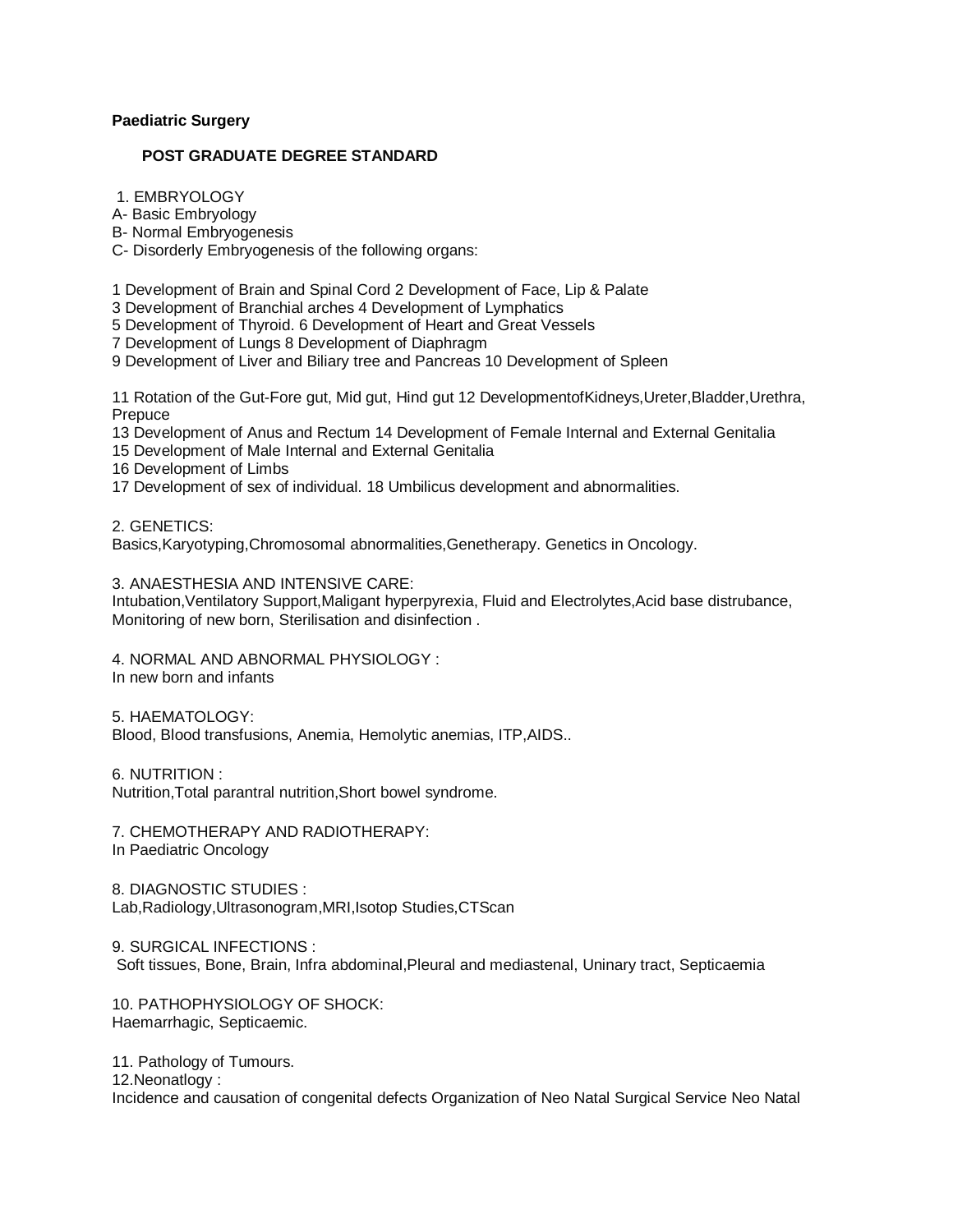Surgical Unit : Layout and equipment Nursing care of patients in intensive surgical care unit. Neo Natal Physiology and its relevance to Neo Natal Surgical care Neo Natal respiratory complications and its management

13.Physiology of CSF Circulation

14.Physiology of Renal Function in Newborn

15.Diagnosis of Urological Conditions Embryology, Agenesis

16. Surgical anatomy-Diaphragm, Adrenals, pancreas, Lungs

17.Surgical Physiology-Adrenals, Pancreas

18.Trauma, Paediatric Surgeon and the legalities I Parental abuse of children II Battered baby Syndrome III Responsibilities of the Paediatric Surgeon IV Legal limitations and powers of paediatric Surgeon V Ethical imlications of certain procedures Paper -II Proposed Syllabus - Paediatric Surgery-II

NEONATAL SURGERY

Head and Neck 1 Pierre - Robin Syndrome (Mandibular Retro Gnathia ) 2 Posterior Choanal Atresia 3 Cleft Lip and Cleft Palate 4 Sterno Mastoid Tumour

Chest wall and Diaphragm

1 Congenital absence of ribs and cleft sternum 2 Congenital Diaphragmatic Hernia

3 Eventration or Diaphragm 4 Hiatus Hernia

Oesophageal Disorders

1 Oesophageal Atresia and Tracheo Oesophageal fistula

2 Congenital Oesophageal Stenosis and Oesophageal Diaphragm

3 Gastro Oesophageal reflux

Disorders of Lungs, Pleura and Mediastinum 1 Pneumo Thorax and Pneumo mediastinum 2 Chylo thorax 3 Empyema 4 Congenital Lobar Emphysema 5 Broncho genic cysts 6 Congenital Cystic Adenomatoid Malformation 7 Intra Lobar Pulmonary Sequestration 8 Extra Lobar Pulmonary Sequestration 9 Mediastinal Teratoma of newborn 10 Congenital Broncho Biliary Disorder

Heart and Great vessels 1 Pericardial Teratoma 2 Vascular Rings

Abdominal Wall 1 Inguinal Hernia 2 Umbilical Anomalies i Exomphalos Major ii Exomphalos Minor iii Gastro Schisis iv Omphalo Mesenteric Remnants v Umbilical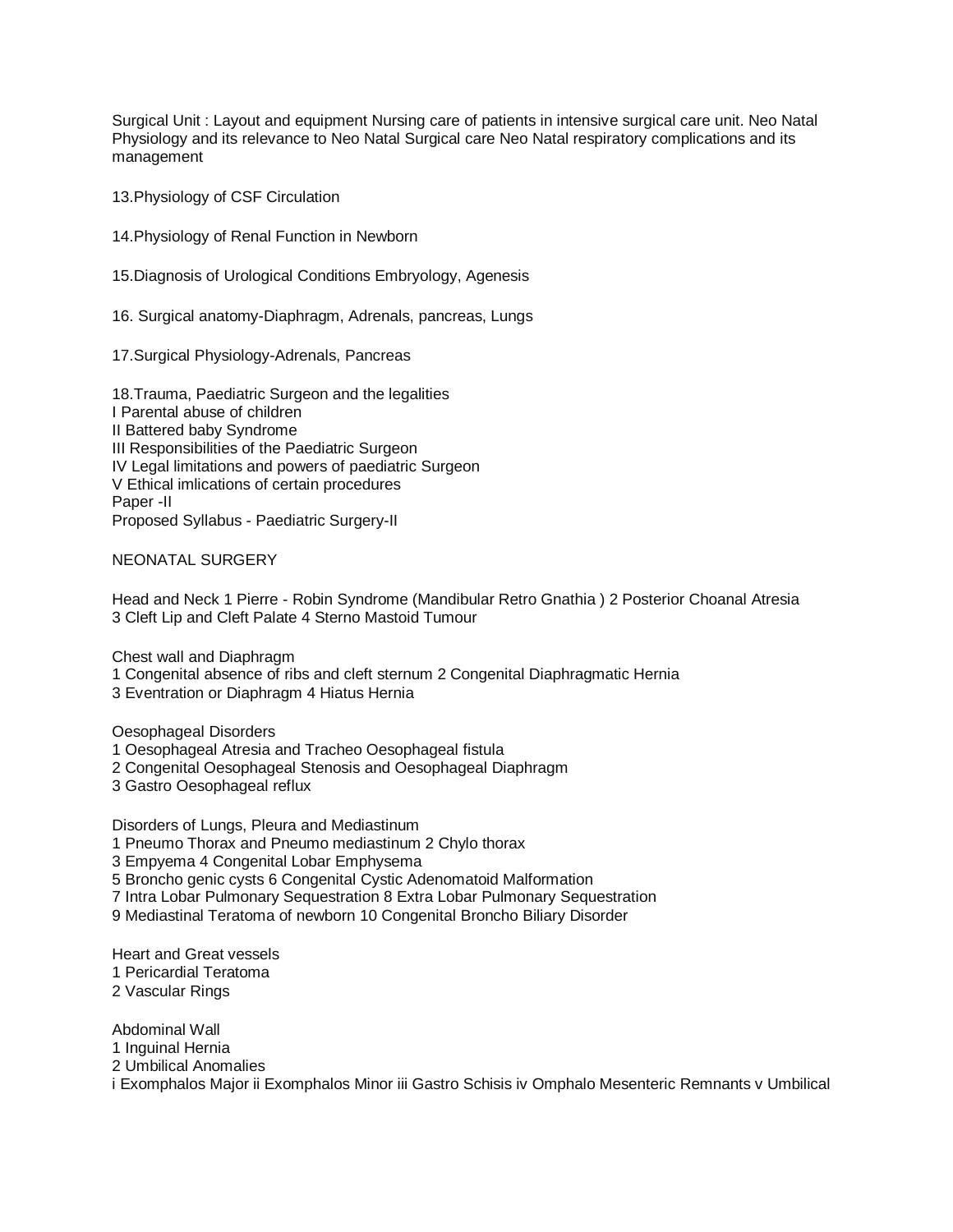Polyp vi Omphalo mesenteric Duct sinus vii Fibrous Omphalo Mesenteric Remnants viii Meckel's Diverticulum ix Patent Omphalo mesenteric duct x Urachal Remnants

Gastric outlet Problems 1 Congenital Intrinsic obstruction of the Antrum and Pylorus 2 Infantile Hypertrophic Pyloric Stenosis

Intestinal Obstruction

1 Duodenal Atresia and Stenosis 2 Annular Pancreas 3 Malrotation and volvulus of the Intestines 4 Intestinal Atresia and Stenosis other than Duodenal Atresia 5 Duplications of the Alimentary Tract 6 Intra luminal Intestinal obstructions i Meconium Ileus ii Meconium Plug Syndrome iii Milk curd obstruction 7 Hirschsprung's Disease 8 Anorectal Malformations

Necrotising Entero colitis **Peritonitis** 1 Meconium Peritonitis 2 Bacterial Peritonitis

Liver and Bile ducts

1 Extrinsic obstruction of Bile duct 2 Spontaneous Perforation of the common Bile duct 3 TPN Associated Chole stasis 4 Inspissated Bile Syndrome 5 Biliary Atresia 6 Choledochal cyst

CNS

1 Hydrocephalus 2 Spina bifida and Myelo Meningo cele 3 Encephalocele

Disorders of Renal System 1 Urinary Tract Infection 2 Hydro nephrosis 3 Posterior Urethral valves 4 Renal cyst disease 5 Prune - Belly Syndrome

Disorders of Female Genital Tract 1 Hydro colpos 2 Vaginal Atresia 3 Cloacal Anomaly 4 Vaginal cyst 5 Hymenal Polyp 6 Para urethral cyst

Male Genital Tract 1 Hydrocele 2 Torsion Testis 3 Phimosis 4 Buried Penis 5 Webbed Penis 6 Micro Penis 7 Double Penis 8 Megalo urethra 9 Penile Agenesis 10. Extrophic Anomalies

Ambiguous Genitalia Foetal Surgery Regional Paediatric Surgery Face and neck lesions 1 Cranio facial Anamolies 2 Cleft Lip and Palate 3 Salivary glands i Sialadenitis ii Trauma iii Tumours iv Technique of Parotidectomy 4 Oro pharynx and Jaws i Congenital anamolies ii Trauma iii Tumours 5 Lymph glands of the neck i Infection ii Tumours 6 Thyroid & Para thyroid i Goitre ii Ectopic Thyroid iii Thyro glossal cyst iv Thyroiditis v Cancer thyroid vi Parathyroid & Hyper Para thyroidism 7 Cystic Hygroma 8 Cysts and Sinuses of the neck 9 Torticollis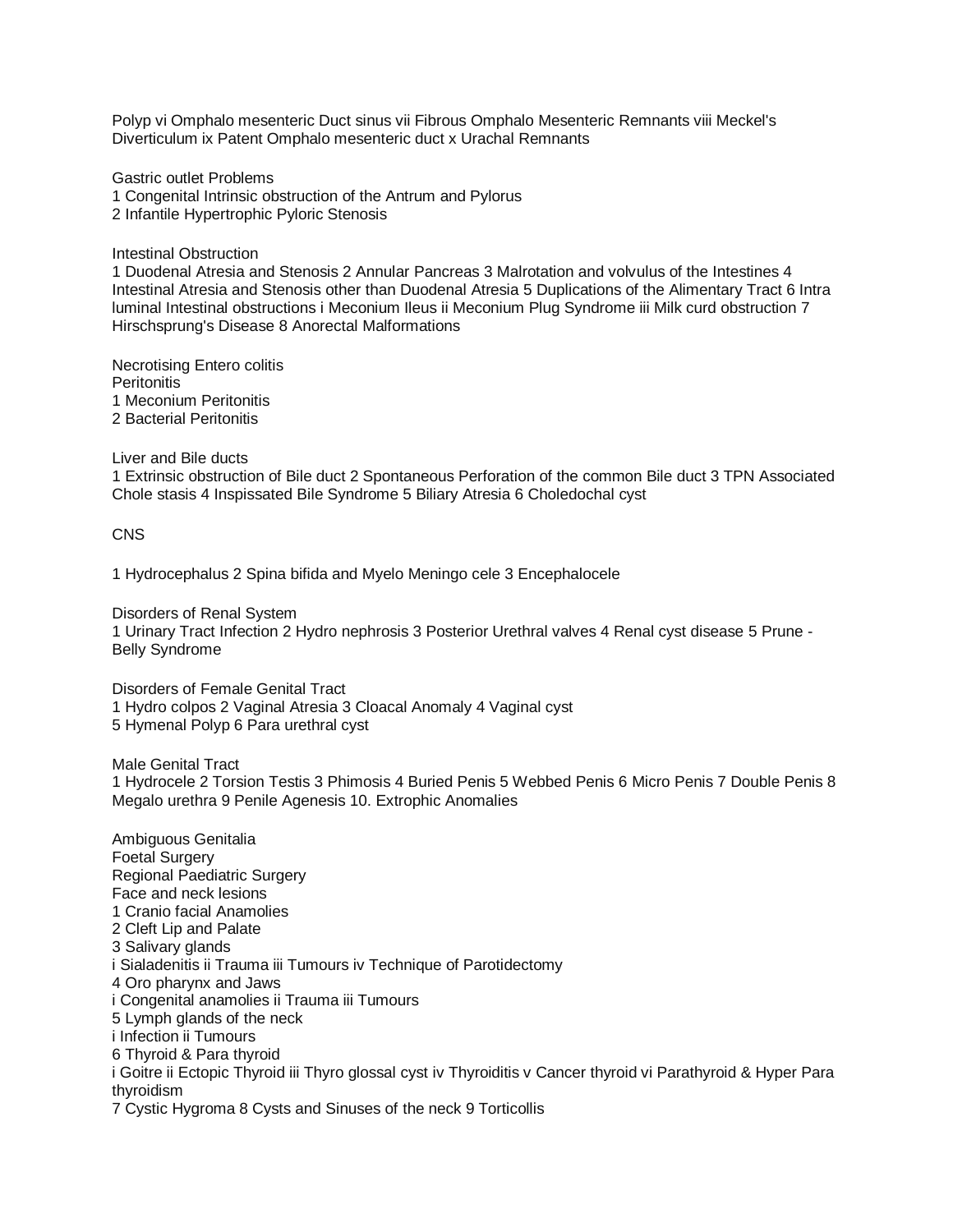### Thoracic lesions

1 Tracheostomy 2 Breast i Anamolies ii Tumours 3 Chest Wall i Deformities ii Poland's Syndrome iii Tumours of Chest wall 4 Congenital Diaphragmatic Hernia 5 Oesophagus i Congenital Disorders ii Corrosive Structures iii Hiatus Hernia and Gastro Oesophageal Reflux iv Oesophageal Replacement v Achalasia of the Oesophagus vi Diverticulum of the Oesophagus 6 Mediastinal - Infections, Cysts and Tumours 7 Endoscopy i Broncho scopy ii Oesophago scopy iii Thoraco scopy 8 Lungs i Congenital Malformations ii Neonatal Problems of the Respiratory Tract iii Infectious Disease of Lungs and Pleura iv Tumours of Lung 9 Surgically correctable Hypertension in children 10 Vascular Anomalies Compressing Oesophagus and Trachea 11 Anomalous Pulmonary venous return

### Abdominal lesions

1 Duplications of the Alimentary canal 2 Small Intestine i Atresia ii Stenosis 3 Meconium Ileus & Peritonitis 4 Surgical Implications of Meckel's Diverticulum 5 Miscellaneous causes of small Bowel Obstruction i Mesenteric defects ii Tumours iii Cords iv Bands v Post operative Obstruction 6 Omental and Mesenteric cyst 7 Neonatal Ascitis 8 Necrotising Entero colitis 9 Polypoid Diseases of the gastrointestinal Tract 10 Intussusception 11 Appendicitis 12 Inflammatory Bowel Disease 13 Neonatal Colonic Problems 14 Hirschsprung's Disease 15 Anorectal Malformations 16 Retro peritoneal Tumours 17 Sacro Coccygeal Teratoma

ABDOMINAL PARIETES 1 Congenital Anomalies 2 Infection 3 Surgery 4 Umbilicus i Tumours and Infections ii Omphalocele iii Hernia iv Umbilical cord 5 Gastroschisis 6 Cloacal Extrophy 7 Conjoined **Twins** 

# Inguinal Hernia

Liver

1 Biliary Tree - Obstructive Jaundice in Infancy 2 Hepatic Abscess 3 Gallbladder Diseases 4 Tumours of the Liver i Benign ii Malignant 5 Congenital Cysts of Liver 6 Technique of Liver Resection 7 Liver Transplantation 8

# Portal Hypertension

#### **Pancreas**

1 Pancreatitis 2 Tropical Pancreatitis & Pancreo lithiasis 3 Pancreatic Cyst 4 Pancreatum Divisium 5 Pancreatic Neoplasms, Hypoglycemia

# Spleen

1 Trauma 2 Haematological Disorders 3 Splenomegaly 4 Operative Technique 5 Post Splenectomy Infection

# Stomach and Duodenum

1 Pre pyloric and Pyloric Obstruction 2 Volvulus of the stomach 3 Gastric Perforation of Newborn 4 Infantile Hypertrophic Pyloric Stenosis 5 Peptic ulcer 6 Foreign bodies 7 Bezoars 8 Neoplasms 9 Duodenal Obstruction due to Atresia, Stenosis 10 Annular Pancreas 11 Malrotation of Intestines

# **UROLOGY**

1 Enuresis 2 Recurring Urinary Tract Infections 3 Dysplasia, Aplasia, Agenesis & cystic Disease of Kidneys 4 Renal Fusion and Ectopia 5 Renal vein thrombosis 6 Uro lithiasis 7 Vesical Calculus 8 Pelvi Ureteric Junction Obstruction 9 Bifid and Double ureter 10 Ureterocele 11 Fused Kidneys 12 Mega Ureter 13Vesico Ureteric Reflux 14 Abdominal Muscular Deficiency Syndrome 15 Defects of Bladder Innervations 16 Extrophy of the Urinary Bladder 17Urinary Diversion and un diversion 18 Kidney Transplantation 19 Abnormalities of Bladder and prostate 20 Tumours 21 Foreign bodies 22 Cystitis 23 Bladder neck obstruction 24 Renal Tuberculosis 25 Abnormalities of Penis Scrotum 26 Abnormalities of urethra i Posterior, Urethral values ii Anterior urethral valves iii Urethral Diverticula iv Megalo urethra v Hypospadias vi Epispadias 27 Abnormalities of testis i Congenital Anomalies ii Torsion iii Orchitis iv Tumours of Testis v Cryptorchids 28 Intersex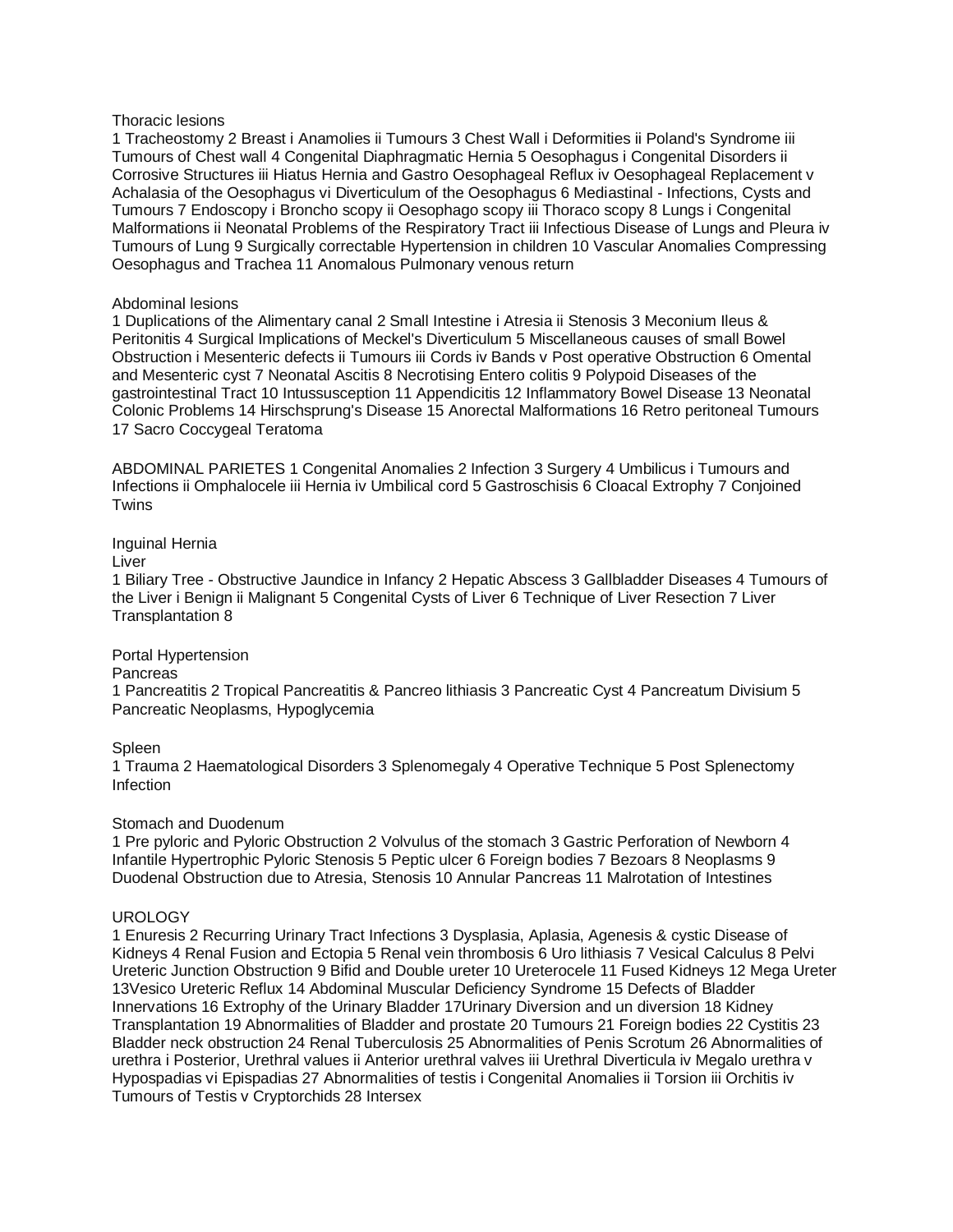Adrenal Glands

i Phaeo chromo cytoma ii Cortical lesions iii Cysts and stromal Tumours

### Ovarian Cysts and Tumours

1 Vaginal and Uterine Anomalies 2 Tumours of the vagina and Uterus 3 Effects of Ovarian Irradiation in children

### SKIN AND SOFT TISSUES AND MUSCULOSKELETAL SYSTEM

1 Congenital Lesions 2 Congenital Defects of skin 3 Congenital Defects of muscle 4 Congenital Defects of Hand and Fingers

### Neoplasms

1 Ectopic Tissue 2 Teratoid Tissue 3 Hamartomatous lesions 4 Epithelial Tissue Lesions 5 Neural Lesions

6 Pigmented Lesions 7 Mesenchymal Lesions 8 Tumours of Muscle origin 9 Synovial Tissue Lesions 10 Rhabdomyosarcoma 11 Neurofibromatosis

### Axial system

- 1 Lymphatic and vascular malformations
- 2 Gangrene of Extremities
- 3 Infections of Bones and Joints
- 4 Tumours of Bones 5 Deformities of Spine 6 Myelo dysplasia 7 Amputation

Central Nervous System

- 1 Spinal and Cranial Dysraphism 2 Infections of the Central Nervous System
- 3 Tumours of the Brain and Spinal cord 4 Hydrocephalus

Trauma

Burns

Corrosive Burns of Oesophagus and Stomach Foreign bodies

Air way i Genito Urinary ii Gastro Intestinal Head Injury Face and neck Trauma Chest Injuries Injury Abdomen i Blunt ii Penetrating iii Diaphragmatic injuries Genitourinary Trauma Trauma Due to Sexual Assault Extremity Trauma and Fractures Blast Injuries Gunshot wounds

#### Paediatric Oncology

1 Molecular Genetic - Aspects of Paediatric Cancer 2 Tumours of Neural Crest origin i Ganglio Neuroma ii Ganglio Neuro Blastoma iii Neuro Blastoma 3 Nephro blastoma ( Wilm's Tumour ) 4 Rhabdomyosarcoma 5 Childhood non Rhabdomyo sarcomas 6 Paediatric Germ Cell Tumours 7 Gonadal i Teratoma Mature ii Teratoma Immature iii Malignant Teratoma iv Endo dermal Sinus Tumour v Embryonal Carcinoma of Testis vi Chorio carcinoma 8 Extra Gonadal i Sacro Coccygeal Teratoma ii Mediastinal Teratoma iii Retro peritoneal Teratoma iv Cervical Teratoma v Pineal Gland Germ cell Tumour 9 Hepatic Tumours - Benign, Malignant 10 Paediatric Thyroid Cancers 11 Paediatric Parotid Tumours 12 Paediatric Lymphoma - Hodgkin's & Non Hodgkin's Lymphoma

Syllabus for Procedures - Operative/Diagnostic

# PAEDIATRIC ENDOSCOPIC PROCEDURES:

Paediatric surgeon must be assessed in the following minimally invasive surgical techniques. 1 Upper G.I.Endoscopy: Diagnostic & Therapeutic - Sclerotheropy & F.B. Removal 2 Cystourethroscopy: Diagnostic,fulguration of posterior urethral valves. Ectopic ureterocele - Injection, cut, Mansuplisation Ureteric Catheterisation Colonoscopy: Diagnostic & Polypectomy, Colonic Biopsy Laproscopic Surgery: Cholecsystectomy appendicectomy cyst excision, Biopsy etc., Bronchoscopy: Aspiration of foreign body, bronchogram Paediatric mediastrinal & throcoscopic Procedure It is expected that by the time a candidate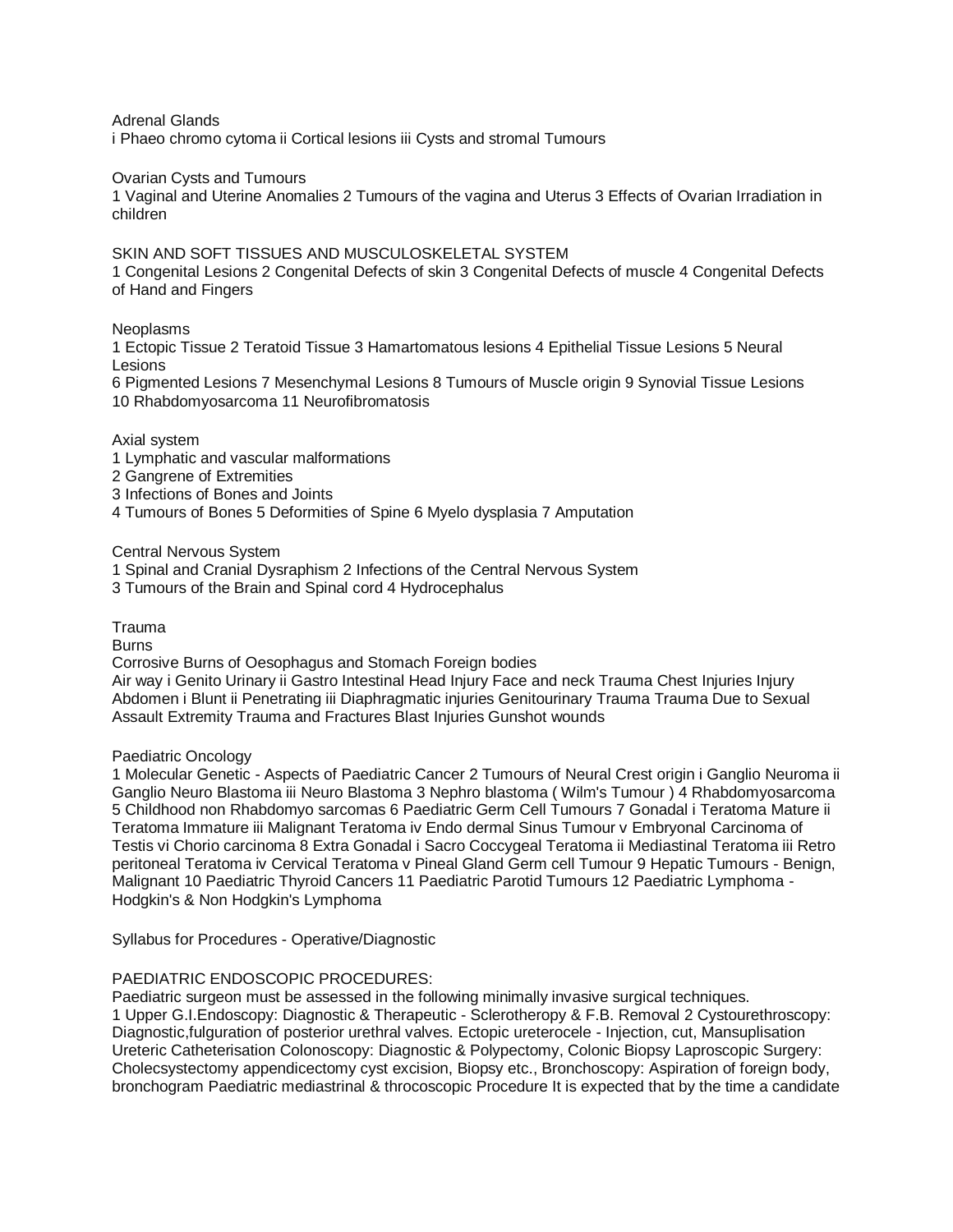completes the training he should be able to do independently and confidentaly do the cystoscopic, Upper G.I. endoscopic procedures and Laproscopic Surgeries.

INVESTIGATORY PROCEDURE & DIAGNOSTIC TECHNIQUES: A paediatric surgeon should be familiar with all invasive & non Invasive diagnostic techniques that are commonly done for paediatric problems.

# RADIOLOGY:

Invertogram Micturating cystourethrogram Barium meal studies Percytaneous Nephrogram Angiography Cine studies Intravenous pyelogram I.V. cholangiogram

# OPERATIVE PROCEDURES:

# A. NEW BORN SURGERY:

A Paediatric surgeon should be able to do all indexed Neonatal surgical cases. 1 Tracheo esophageal atresia with Fistula 2 Anorectal malformation (low & high) 3 Exomphalos major and gastroschysis 4 Deodenal atresia & duodenal obstictions 5 Diaphramatic hernia 6 Hirschsprungs disease - colostomy & all types of primary pull through procedure 7 Neonatal necrotising enterocolitis 8 Spina Bifid and hydrocephalus 9 Congential hypertrophic pyloric stenosis 10 Mecorium Illeus and Intentinal Volvulus 11 Intestinal Obstructions: Atresia, Stenosis, malrotation, congenital bands 12 Neonatal Tumours 13 Neonatal surgical Jaundice -Biliary atresia & Choledochal cyst

# B PAEDIATRIC GASTRO INTESTINAL SURGICAL PROBLEMS

1 Colostomy making and clousure 2 Esophageal replacement 3 Anti gastro esophageal reflux surgery 4 Gastrostomy 5 Pll through procedures for anorectal anomaly 6 Various pull through procedure for hirschsprung's disease 7 Intestinalobstruction: Research & Anastamosis 8 Ileostomy making and closure 9 Intessusception -resection and anastomosis, simple reduction 10 Splenectomy 11 Patent vitello intestinal anomalies - surgery 12 Umblical hernia repair 13 Appendicectomy. 14 Laproscopy -Diagnostic & Therapeutic 15 Biliary Atresia Surgery - Kasai's procedure etc 16 Choledochal cyst surgery 17 Surgery on pancreas - Tumours psuedocyst, And pancreatitis 18 Hepatic tumours resection, Abscess drainage, cyst excision surgery

# C PAEDIATRIC UROLOGY SURGERY :

Pyeloplasty for hydronephosis Pyelolithotomy renal stones Ureteric reimplantation Uretero lithotomy Ureterostomy Cystolithotomy Nephrectomy Nephrostomy Orchidectomy for tumours and Exploration Partial nephrectomy Baldder diverticulum excision Posterior Urethral valves -fulguration, excision, urinary diversion, Eternal & internal with colonic conduit, uretero sigmoidostomy etc Urinary undiversion Operation for torsion Testis Circumcision Orchidopexy Hypospadias repair Ectopea vesicae surgery Vesicostomy uretheral stricture surgery

# D PAEDIATRIC THORACIC SURGERY:

Oesophageal Dilation, Oesophagoscopy & Foreign body removal Techniques Bronchoscopy \* Foreign body removal techniques, pleural drainage Thoracotomy for excision of Dublication cyst, CAM resection, pneumonectomy Thoracotomy for tumour excision Decortication and pleural toilet

# E PAEDIATRIC ONCOLOGY SURGERY:

Hepatoblastomy -Hepatic resection surgeries Neuroblastoma Rhabdomyosarcoma Wilm's Tumour - Nephro ureterectomy Atrenal Tumours, S.C. Teratoma Ovarian Tumours Testicular Tumours Other Soft Tissue Sarcoma Miscelleneous Chemotherapy for all solid tumours.

# F GENERAL PAEDIATRIC SURGICAL CASES

Underscended testis Ingunial Hernia Phimosis Cut downs, Abscess Drinage .Thyroglassal cyst & fistula Bronchial fistula Excision of Lymphangioma and cystic hygroma Vascular tumours & A.V. Fistula, Aneurysn